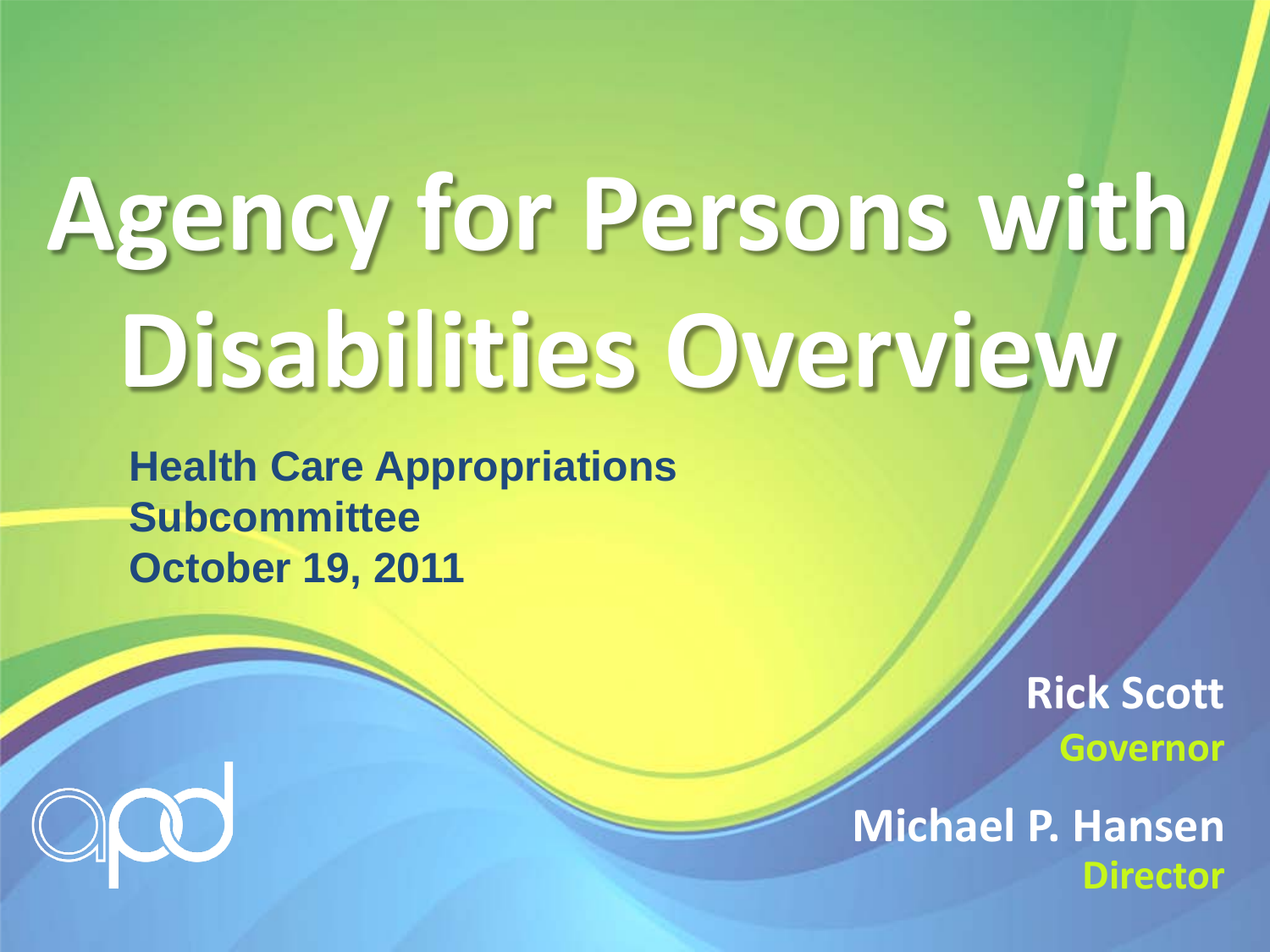### **Monthly Surplus/Deficit Report**

| FY 2011-2012 APD Waiver Expenditures |                                              | <b>GR Budget</b><br><b>Forecast</b> |                                                  | <b>GR Actual</b><br><b>Expenditures</b> |                                      | <b>GR Budget Less</b><br><b>GR Expenditures</b> |                |
|--------------------------------------|----------------------------------------------|-------------------------------------|--------------------------------------------------|-----------------------------------------|--------------------------------------|-------------------------------------------------|----------------|
| 1                                    | Appropriation                                | \$                                  | 357,690,175                                      | \$                                      |                                      | \$                                              |                |
| $\overline{2}$                       | FY 2010-2011 Carry Forward Balance           | \$                                  |                                                  | \$                                      | 10,251,086                           | \$                                              | (10, 251, 086) |
| 3                                    | <b>July Expenditures</b>                     | \$                                  | 9,091,015                                        | \$                                      | 9,020,865                            | \$                                              | 70,150         |
| 4                                    | <b>August Expenditures</b>                   | \$                                  | 29,575,695                                       | \$                                      | 37, 177, 077                         | \$                                              | (7,601,382)    |
| 5                                    | <b>September Expenditures</b>                | \$                                  | 27,504,076                                       | \$                                      | 27,697,467                           | \$                                              | (193, 391)     |
| 6                                    | <b>October Expenditures</b>                  | \$                                  | 29,804,624                                       |                                         |                                      | \$                                              |                |
| 7                                    | <b>November Expenditures</b>                 | \$                                  | 28,991,745                                       |                                         |                                      | \$                                              |                |
| 8                                    | <b>December Expenditures</b>                 | \$                                  | 32,209,227                                       | \$                                      | $\blacksquare$                       | \$                                              |                |
| 9                                    | <b>January Expenditures</b>                  | \$                                  | 27,928,155                                       | \$                                      |                                      | \$                                              |                |
| 10                                   | <b>February Expenditures</b>                 | \$                                  | 28, 189, 313                                     | \$                                      |                                      | \$                                              |                |
| 11                                   | <b>March Expenditures</b>                    | \$                                  | 29,005,217                                       | \$                                      | $\blacksquare$                       | \$                                              |                |
| 12                                   | <b>April Expenditures</b>                    | \$                                  | 29,592,357                                       | \$                                      | ٠                                    | \$                                              |                |
| 13                                   | <b>May Expenditures</b>                      | \$                                  | 28,407,418                                       | \$                                      |                                      | \$                                              |                |
| 14                                   | <b>June Expenditures</b>                     | \$                                  | 33,419,396                                       | \$                                      |                                      | \$                                              |                |
| 15                                   | <b>Certified Forward - July</b>              | \$                                  | 21,036,621                                       | \$                                      |                                      | \$                                              |                |
| 16 <sup>1</sup>                      | <b>Certified Forward - August</b>            | \$                                  | 1,999,204                                        | \$                                      | ٠                                    | \$                                              |                |
| 17                                   | <b>Certified Forward - September</b>         | \$                                  | 936,111                                          | \$                                      |                                      | \$                                              |                |
| 18                                   | Total FY 2011-2012 Actual Expenditures       | \$                                  | 357,690,175                                      | $\boldsymbol{\$}$                       |                                      | \$                                              | (17, 975, 709) |
|                                      | <b>Total APD Waiver Balance FY 2011-2012</b> |                                     | <b>Estimated GR</b><br><b>Available by Month</b> |                                         | <b>AHCA Invoice</b><br><b>Amount</b> |                                                 |                |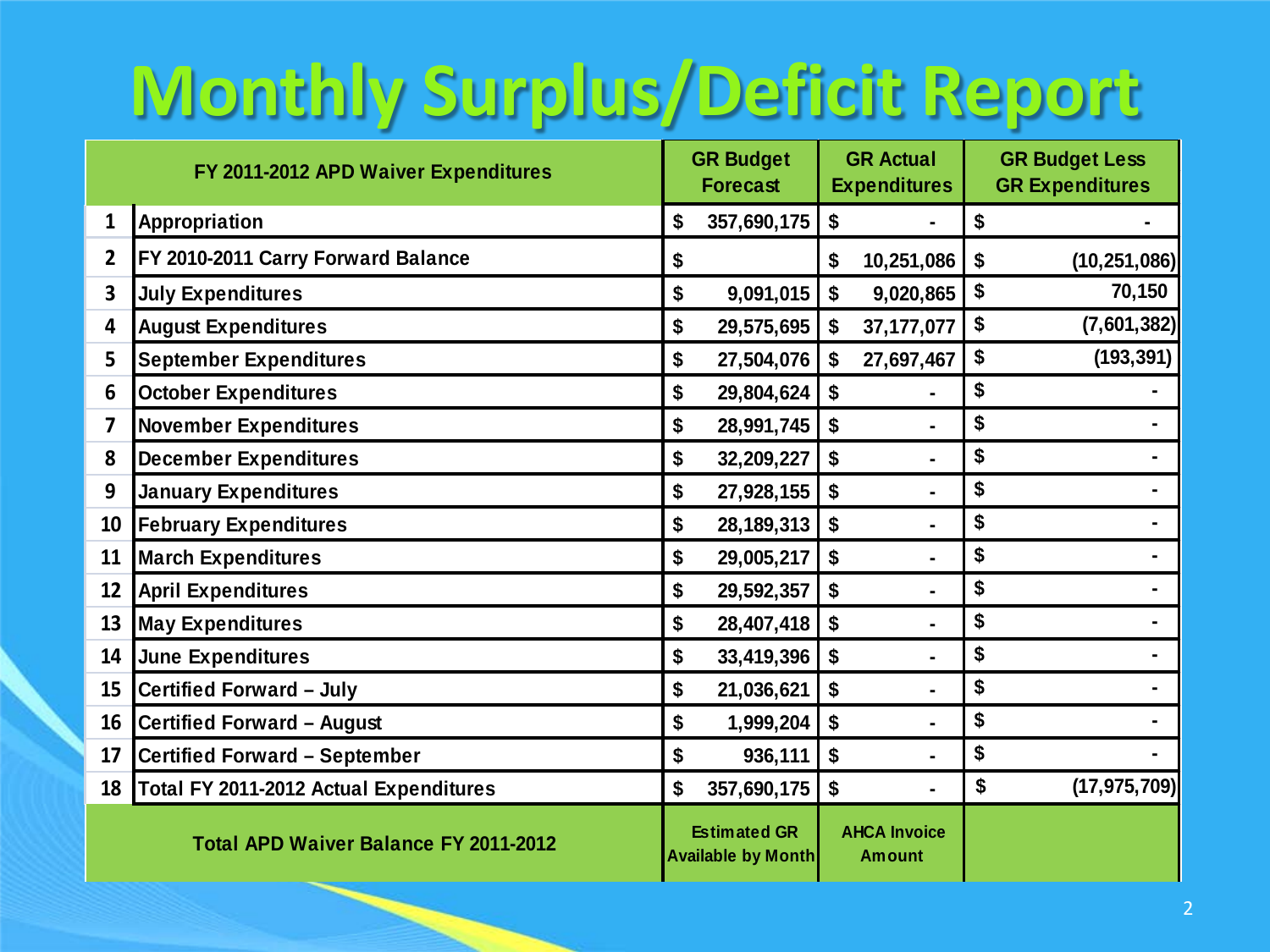#### **Status Report on Next Steps**

| <b>Cost-Containment</b><br><b>Initiative</b> |                                                                                             | <b>Progress</b> |                                                                                                                                                                                                           | <b>Projected</b><br><b>Target</b><br><b>Date</b> | <b>Projected</b><br><b>Annual</b><br><b>Savings</b> |
|----------------------------------------------|---------------------------------------------------------------------------------------------|-----------------|-----------------------------------------------------------------------------------------------------------------------------------------------------------------------------------------------------------|--------------------------------------------------|-----------------------------------------------------|
|                                              | 1. Implement cost<br>sharing by the parents<br>of children who are<br>served on the waiver  | $\bullet$       | <b>APD participating with AHCA to</b><br>complete analysis of cost sharing<br>(identify timeline, method for<br>seeking federal approval, estimate<br>cost and revenues, and operational<br>requirements) | <b>TBD</b>                                       | <b>TBD</b>                                          |
|                                              | 2. Standardize<br><b>Residential</b><br>Habilitation-<br><b>Intensive Behavior</b><br>rates | $\bullet$       | Daily rates established for<br><b>Residential Habilitation and</b><br><b>Behavior Analysis services</b><br>Six rates established to meet<br>individual behavioral needs                                   | 12/31/11                                         | \$1,549,764                                         |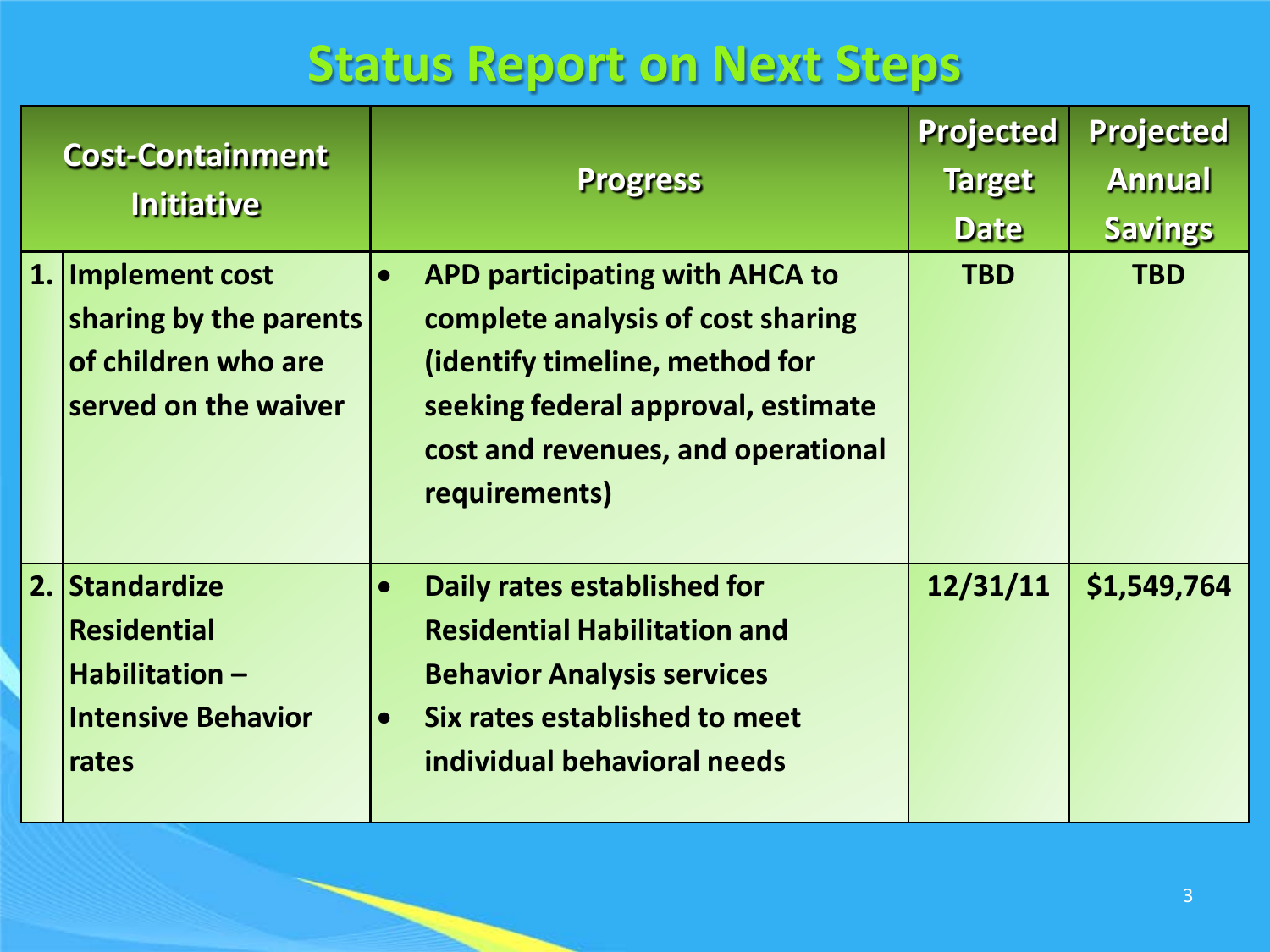#### **Status Report on Next Steps (continued)**

| <b>Cost-Containment</b><br><b>Initiative</b> |                                                                                                                        | <b>Progress</b>                                                                                                                                                                               | <b>Projected</b><br><b>Target</b><br><b>Date</b> | <b>Projected</b><br><b>Annual</b><br><b>Savings</b>  |  |
|----------------------------------------------|------------------------------------------------------------------------------------------------------------------------|-----------------------------------------------------------------------------------------------------------------------------------------------------------------------------------------------|--------------------------------------------------|------------------------------------------------------|--|
|                                              | 3. Collect fees for<br><b>Residential</b><br><b>Habilitation</b><br>settings                                           | <b>Analysis completed</b><br><b>Plan developed for payment</b><br>submission                                                                                                                  | 12/31/11                                         | \$8,000,000<br><b>Preliminary</b><br><b>Estimate</b> |  |
|                                              | 4. Reduce rates for<br>therapy<br>assessments and<br>all nursing services<br>to the Medicaid<br><b>State Plan rate</b> | <b>Nursing services determined and</b><br>the therapy assessments have<br>comparable MSP rate that is<br>lower than current waiver rate<br>Rates will be revised to match<br><b>MSP rates</b> | 3/31/12                                          | \$1,268,174                                          |  |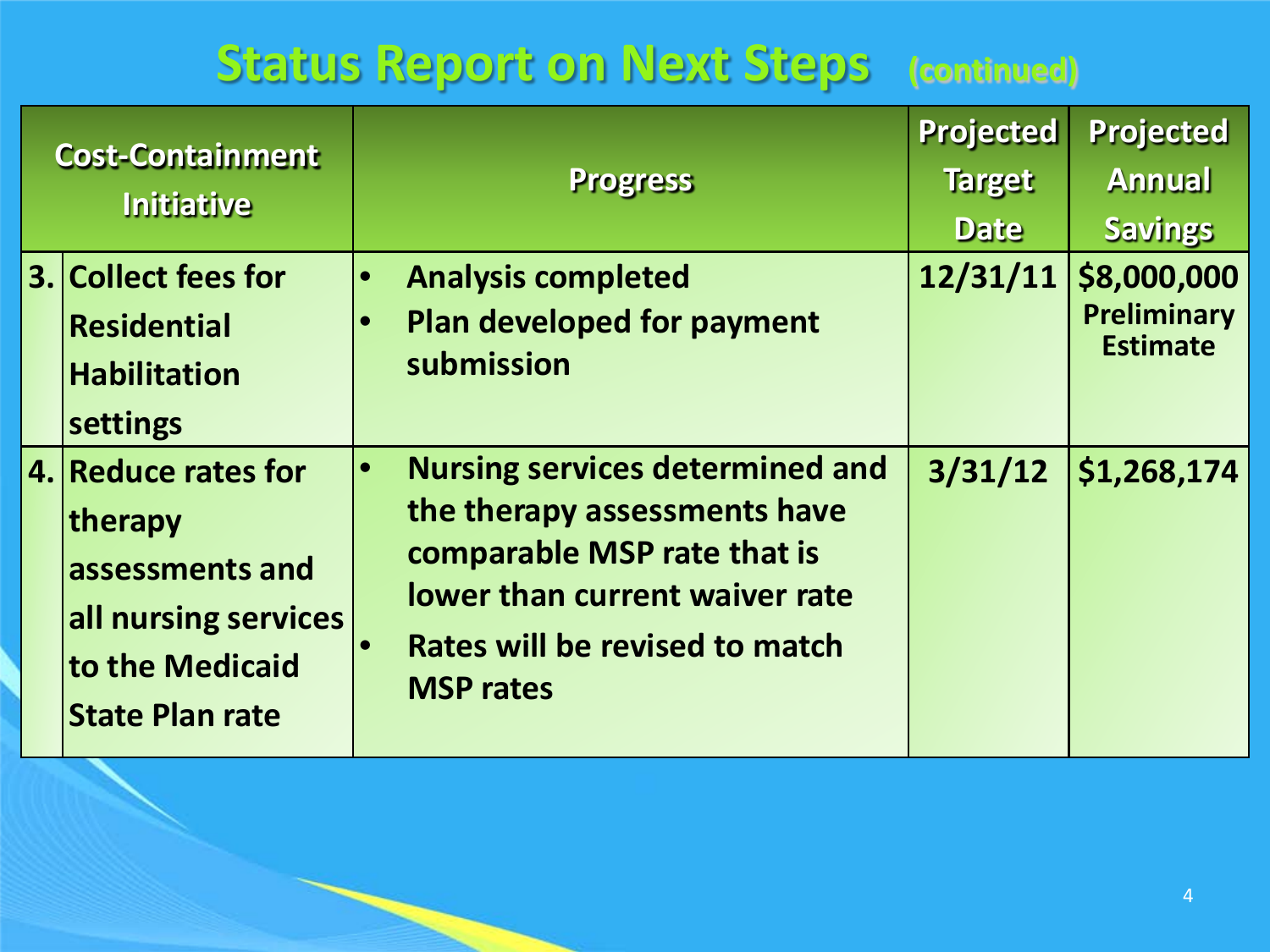#### **Status Report on Next Steps (continued)**

| <b>Cost-Containment</b><br><b>Initiative</b> |                                                                              | <b>Progress</b>                                                                                                                                                                                         | <b>Projected</b><br><b>Target</b><br><b>Date</b> | <b>Projected</b><br><b>Annual</b><br><b>Savings</b> |
|----------------------------------------------|------------------------------------------------------------------------------|---------------------------------------------------------------------------------------------------------------------------------------------------------------------------------------------------------|--------------------------------------------------|-----------------------------------------------------|
|                                              | 5. Set the agency<br>rate premium to a<br>maximum of 20%<br>above solo rates | 15 out of 27 waiver services have<br>both an agency and a solo rate<br><b>Agency rate differentials vary</b><br>from 5.41% to 43.52%<br><b>Provider requirements</b><br>standardized in waiver handbook | 3/31/12                                          | \$3,712,169                                         |